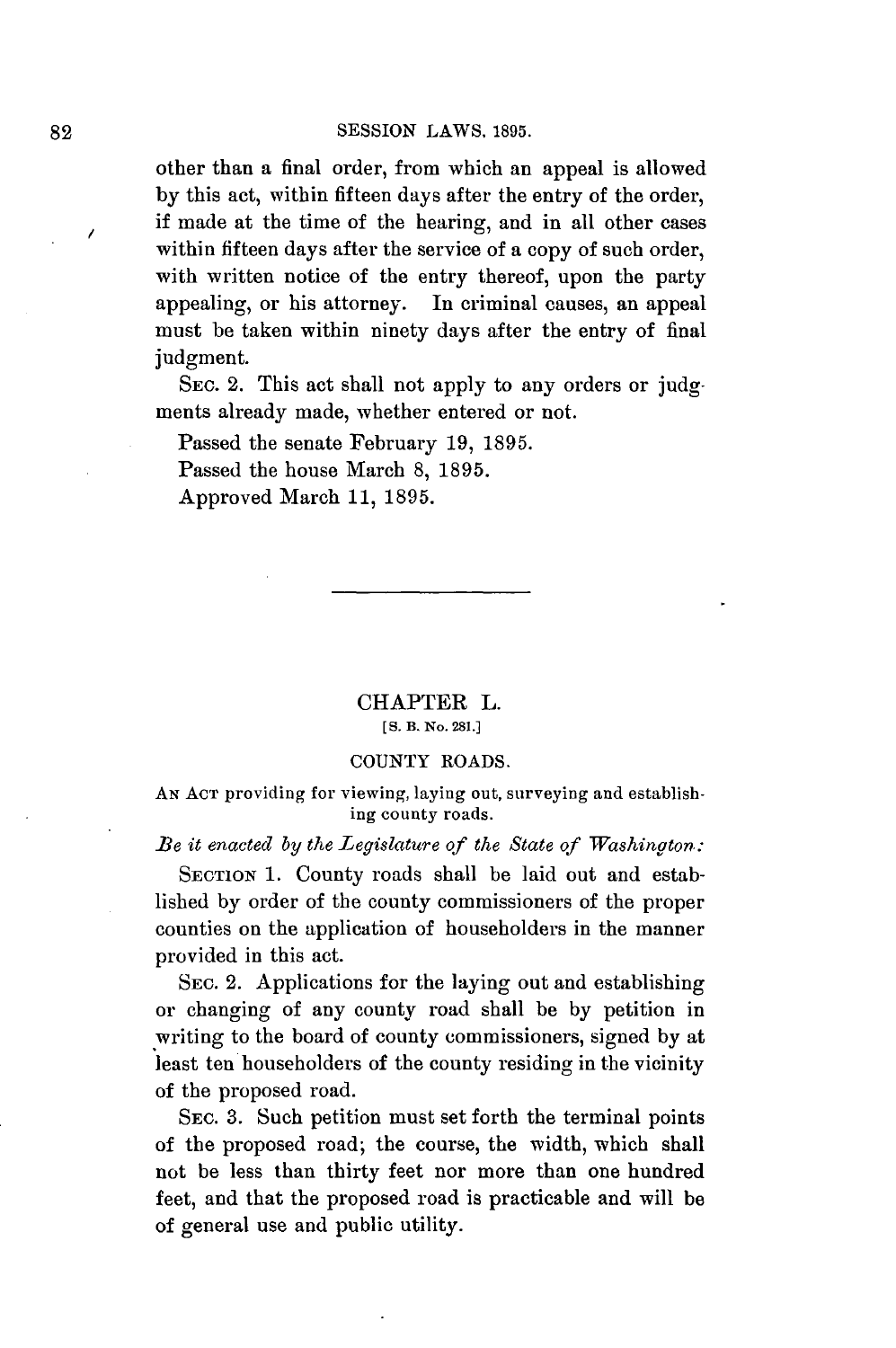SEC. 4. Such petition must **be** accompanied **by** a bond **Bond required.** in the penal sum of three hundred dollars, payable to the county, executed **by** one or more of such petitioners as principal or principals with two or more sufficient sureties, and conditioned that the petitioners will pay into the county tieasury the amount of all cost and expense incurred in viewing and surveying the proposed road and in the proceedings, in case the road shall not be established, and said petition and bond shall be filed with the clerk of the said board of county commissioners.

SEC. 5. Said board, at the next meeting after the filing Viewers, when of such petition and bond, or at the time of such filing, if said board is then in session, shall consider such petition and bond, and if, upon such consideration, the board is satisfied that said petition contains substantially the matters and things required **by** law to be set out in such petition; that at least ten of the petitioners are householders of the county residing in the vicinity of the proposed road, and that the said bond is sufficient, the said board shall appoint three viewers, one of whom shall be the county surveyor, or his deputy, all of whom must be disinterested persons, none of them being petitioners, and the clerk of said board shall make and furnish to said viewers a copy of said petition and a copy of the order appointing said viewers.

SEC. 6. Said viewers shall be sworn to perform their Duty of duties faithfully, and as soon as practicable after their **ap**pointment they shall examine the route of the proposed road, and view, lay out, and survey such road in accordance with the petition, as nearly as practicable, and shall mark plainly the course of the road as so surveyed. They shall, as far as practicable, cause notice of the route of the road as surveyed to be given to each resident owner, lessee, occupant or owner's agent of lands over which such road passes. They shall receive from each person interested in such lands, who will give the same, a statement in writing, signed **by** such person, and **(1)** consenting that such road be established as surveyed and waiving all claim to damages on account thereof, or **(2)** claiming damages on account of the establishment and opening of such road, and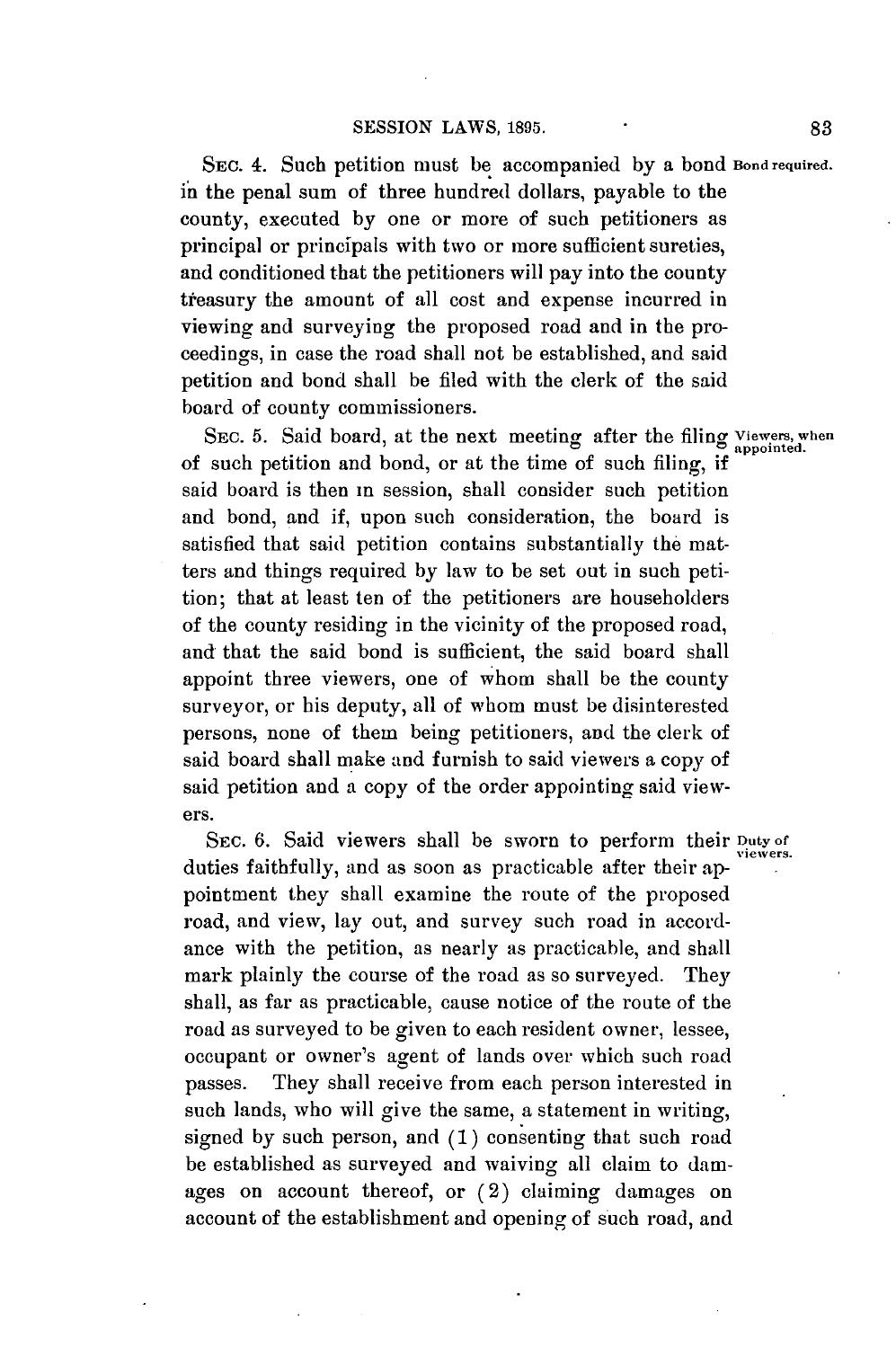specifying the amount so claimed. They shall estimate the actual damage to each tract of land over which the-road passes as so surveyed, and shall estimate the cost of opening and constructing such road, including all necessary bridges and culverts, and all clearing, grubbing and grading. They shall consider the necessity for the road, and the public convenience to be subserved thereby, and whether such road ought to **be** established and opened.

**SEC. 7.** When the view and survey of the proposed road is completed, the viewers must report in writing to the board of county commissioners:

**1.** The terminal points, course and length of the road as laid out and surveyed.

2. An accurate description of each tract of land over which such road passes, with the name and place of residence or address of the owners, lessees, and incumbrancers of each of said tracts, and the quantity or area of land to be taken from each tract for such road.

**3.** The estimated damages to each tract of land over which such road has been'so laid out and surveyed.

4. The names of the persons interested in said lands who consent to the establishment of the road, and waive all claims to damages.

**5.** The names of the persons interested in said lands who refuse their consent, and the amount of damages claimed **by** each.

**6.** Whether such road should be of a width different from that specified in the petition, and if so, giving the width recommended **by** the viewers.

**7.** The probable cost of the construction of the road, including all necessary bridges and culverts, and all clearing, grubbing and grading.

**8.** The opinion of the viewers as to the necessity for the road, and their decision as to whether the same ought to be established and opened or not.

**9.** Such other facts, matters and things as such viewers may deem of importance to be known **by** the board of county commissioners.

**10.** They may, in their discretion or **by** order of the board, report upon the feasibility and cost of any other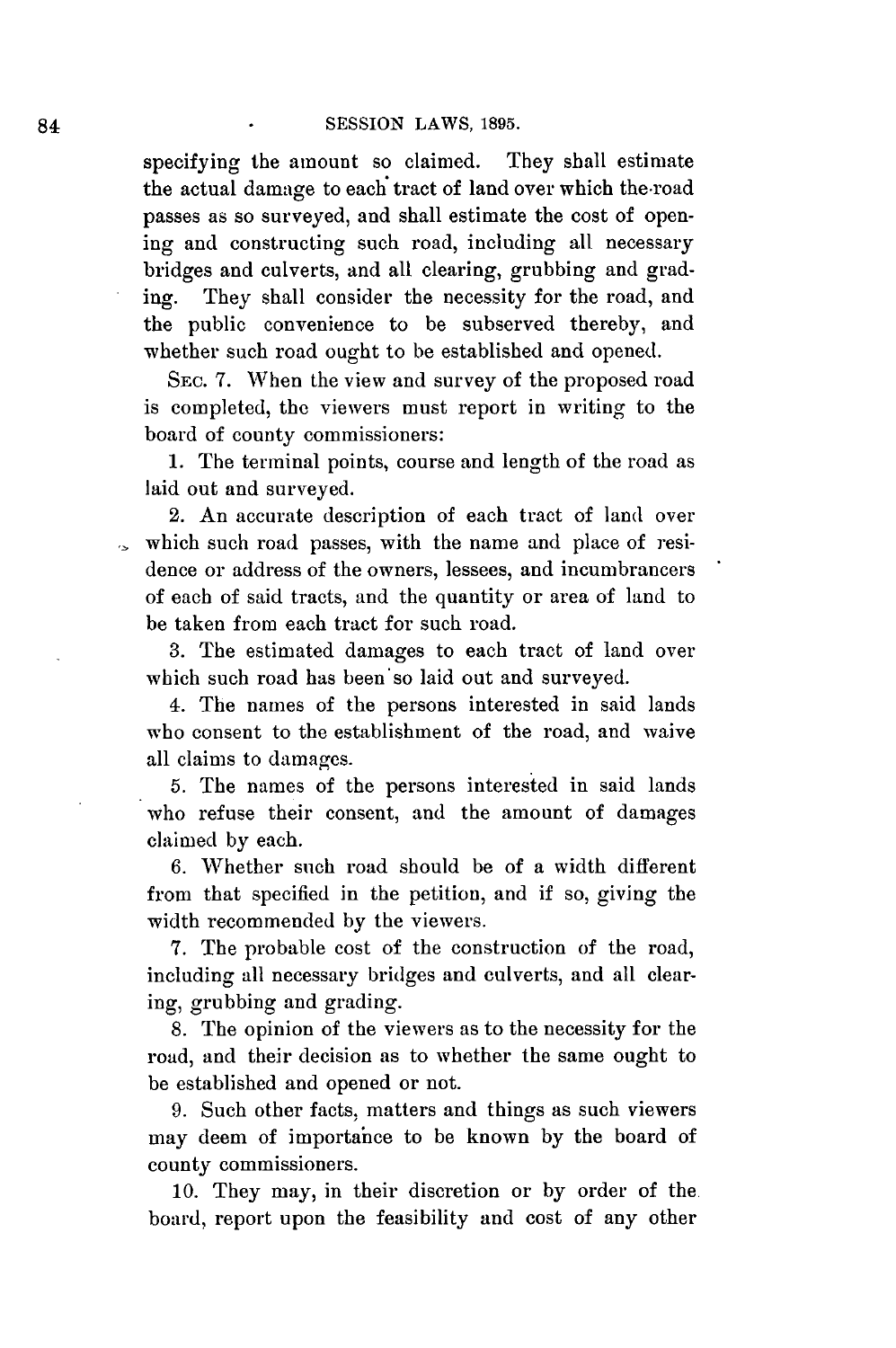route than the one petitioned for, which could subserve the same purpose.

**SEC. 8.** Said viewers shall file with their report the written consent and waivers of damages **by** persons interested in the lands affected **by** the establishment of said road, and the claims of damages, procured as provided in this act.

**SEC. 9.** The surveyor must file with such report a cor- **Surveyor to file map.** rectly prepared map of said road, as laid out and surveyed, which map must show the tracts of lands over which such road passes, with the name of the owner of each tract written thereon, and said surveyor shall also file therewith his field notes of such survey.

**SEC. 10.** The viewers, axmen, flagmen, and all other **Wages paid.** necessary assistants employed in such survey, shall be paid **\*** not to exceed the sum of two dollars per day for their services out of the proper fund of the county, the surveyor shall be paid as provided **by** law for the time occupied **by** him in viewing, laying out and surveying the road and making the plat and field notes, which plat and field notes must be filed as in this act provided before he receives his said compensation. **All** claims for services in and about the viewing, laying out and surveying of county roads shall be submitted to and audited **by** the board of county commissioners.

SEC. 11. The board of county commissioners at their Notice to next meeting after the filing of the report of the viewers, **given.** or at the time when the same is filed, if then in session, must fix a time for the hearing of the report, and must cause notice of such hearing to be given to the owners, lessees and incumbrancers of the lands to be taken for such road, who have not consented to the establishment of the road and waived their claims to damages therefor, which notice shall be given as follows: If such owners, lessees and incumbrancers reside or are present within the county, then **by** serving upon them personally within the county a written notice at least twenty days before the time set for said hearing, setting forth the time and purpose of such hearing; and if any of said owners, lessees or incumbrancers are absent from said county, or for any reason cannot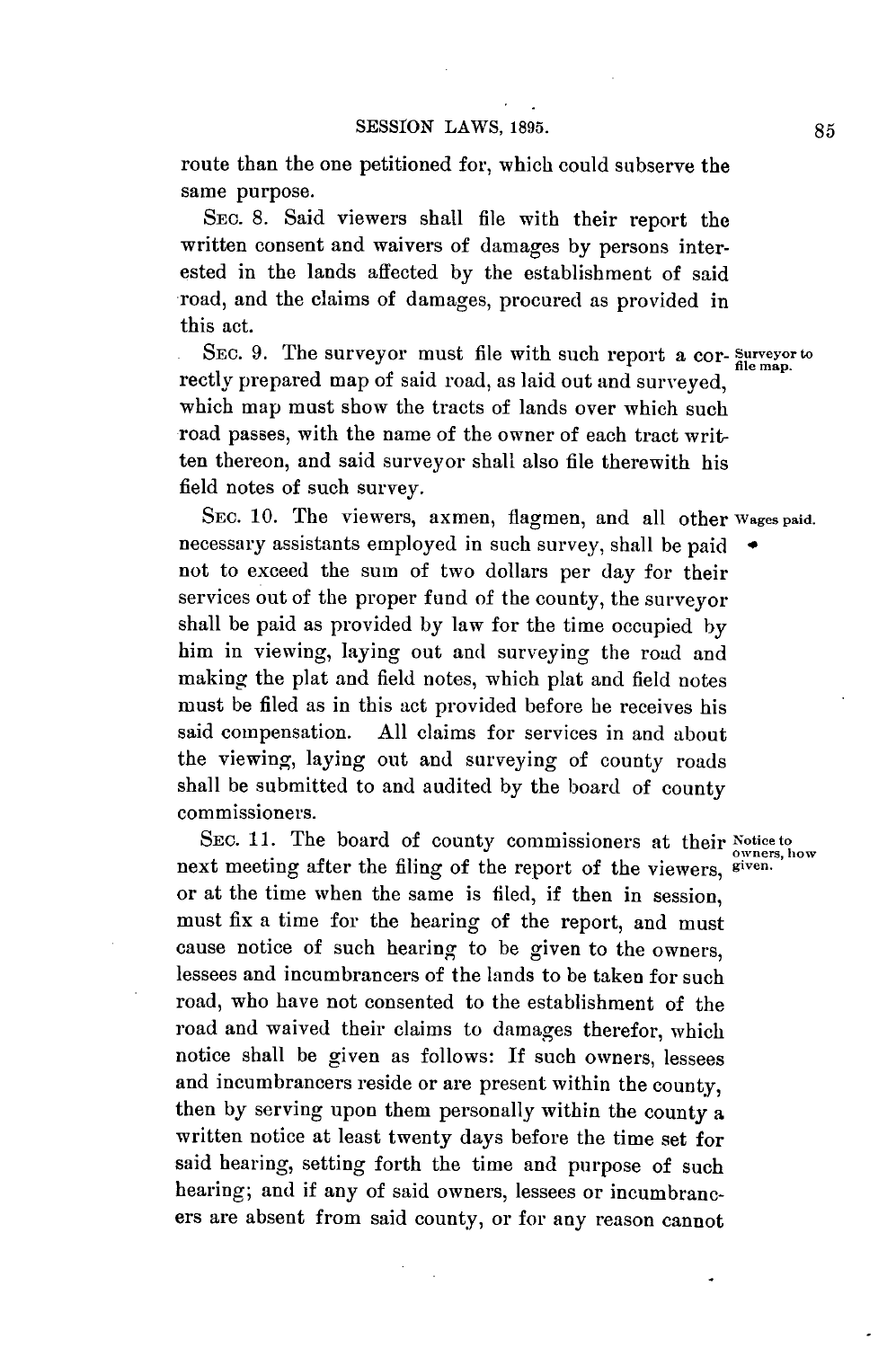be served personally therein, such notice shall be given, as to them, **by** posting written notice of the time and purpose of such hearing, one at a conspicuous place on the land or left at the residence of the owner, lessee or incumbrancer, as the case may be, and one at a conspicuous place at the court house of the county, at least twenty days before the time set for said hearing.

**County com-**<br> **SEC. 12.** On the day fixed for said hearing or to which<br>
determine<br> **example** and **hearing** may be postponed on edianwed, the said determine such hearing may be postponed or adjourned, the said damages and **hearing** may be postponed or adjourned, the said **doish** board, upon. due proof to the satisfaction of the board, made **by** affidavit, of the service or posting of notice of the hearing, as **by** this act required, shall proceed to the hearing of said report, and shall examine the **same,** together with the map and the petition, the written claims for damages, the written consent and waivers of damages, and all other papers on file in the proceedings, and shall hear and consider all testimony and documentary evidence adduced for or against the establishment of the road, or as to the amount of damages which should be awarded in any case, and shall, at that time or as. soon thereafter as may be, declare by order the decision of the board $-$ (1) As to whether the road shall be established in accordance with the report of viewers, or otherwise, or at all, and if the decision of the board be that the road shall be established, and if all persons interested in the lands to be taken have consented to the establishment of said road and have waived their claims to damages therefor, the said board shall, at the same time, make an order finally establishing the road, and shall order that the same be opened in the manner provided **by** law. If the decision of the board be that the road shall be established, and if any of the persons interested in the lands to be taken therefor shall not have consented to the establishment of the road, or waived their claims for damages therefor, or shall claim damages therefor, said board shall, at that time, **by** order, declare the amount of damages awarded **by** such board to each of such persons, and shall order the amount of such award to be set apart in the treasury out of the proper fund, to be paid to the proper owner or claimant upon his showing or establishing his right thereto, and if the awards be accepted

**County**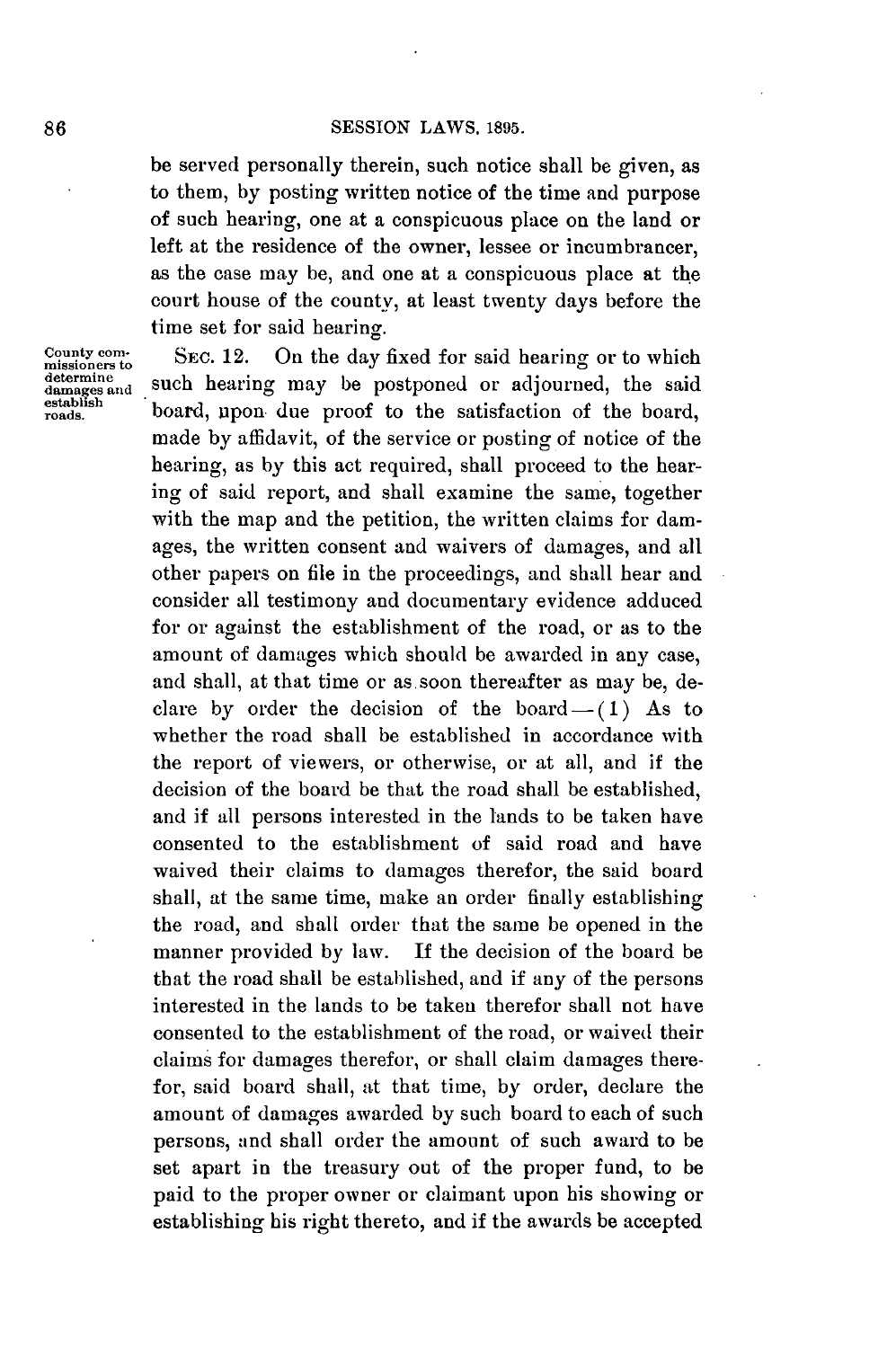the board of county commissioners shall make an order finally establishing such road, and directing that the same be opened in the manner provided **by** law.

SEC. 13. If any award of damages is not accepted within **Rejection** of thirty days from the date of the award, it shall be deemed subsequent rejected, and the board must then, **by** order, direct proceedings to procure the right-of-way to be instituted in the superior court of the county **by** the county attorney of the county, in the manner provided **by** law for the taking of private property for public use, and to that end are hereby authorized to institute and maintain in the name of the county the proceedings provided in chapter **6,** title **9,** of the Code of Procedure of the State of Washinton, volume 2, as arranged and annotated **by** Wm. Lair Hill; and when under such proceedings the right-of-way is procured, said board shall declare the road finally established, and shall order that the same be opened in the manner provided **by** law.

SEC. 14. Before causing condemnation proceedings to be  $\frac{T_{\text{ender of}}}{\text{award.}}}$ instituted in the superior court as hereinbefore provided, it shall be the duty **of** the county commissioners to tender to each person interested in the land to be appropriated for the public highway as hereinbefore provided, such amount as in the judgment of such county commissioners such person is justly entitled to, and in case a tender cannot be made **by** reason of the absence of such non-consenting land owner or person whose property is taken or damaged as hereinbefore provided, a warrant shall be drawn in the name of the county auditor, who shall cash the same and deposit said cash with the clerk of the court of the county wherein the road to be laid out and opened is located.

SEC. 15. The warrant hereinbefore provided for shall be  $_{\text{mid}}^{\text{Award, how}}$ drawn upon the general road and bridge fund: *Provided, however,* That if there is not sufficient money in said fund at any time to pay any warrant so drawn in full, said county commissioners shall provide a special fund for the purpose of paying such warrants, and shall cause such warrant to be drawn on such special fund.

SEC. 16. Whenever any warrant is drawn upon said **Duty of** treasurer. general road and bridge fund for the purposes herein speci-